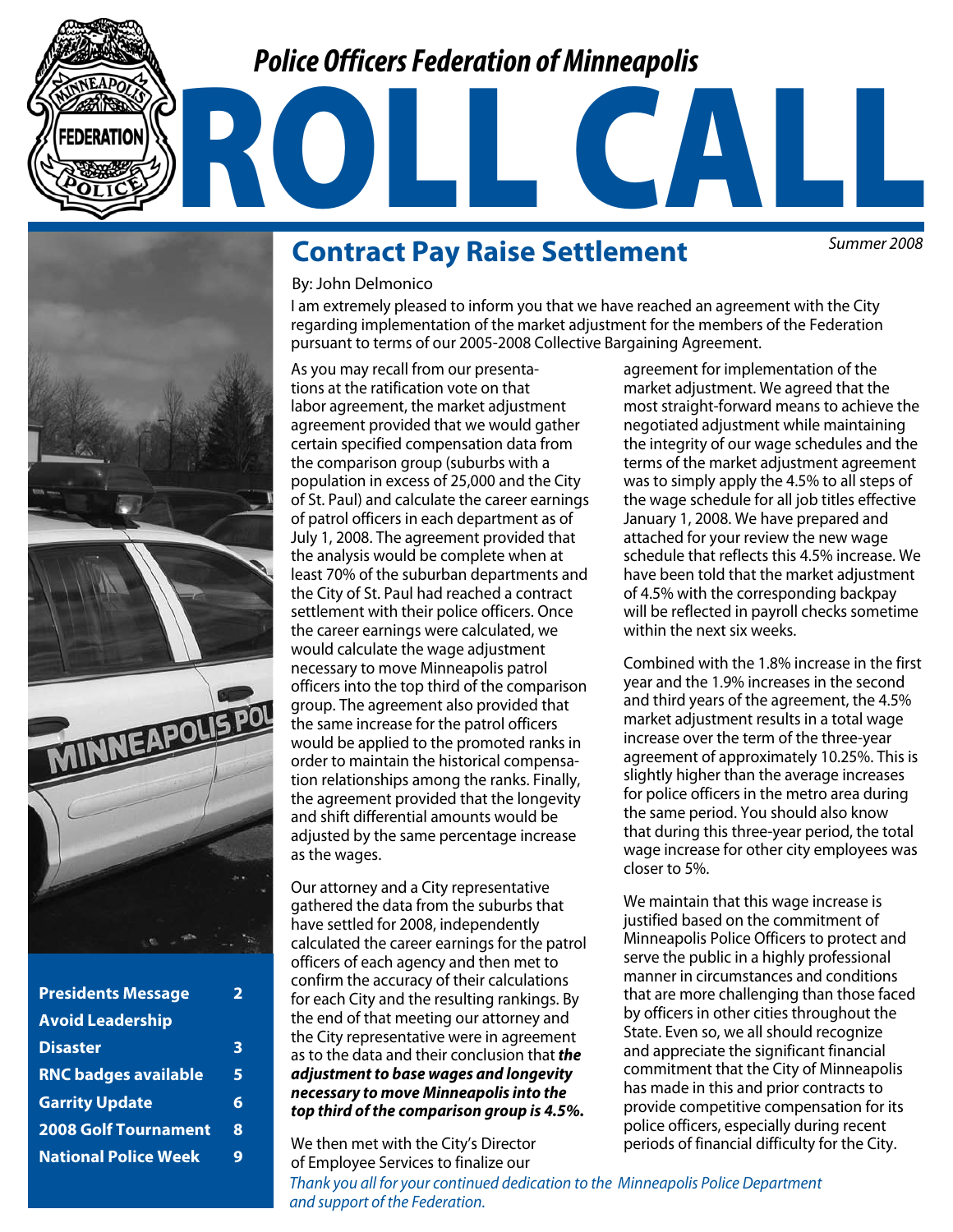# **Message from the President-Contract, Convention and Legislative Updates**

By: John Delmonico



Federation contract and the RNC were the topic of my message in the Spring Roll Call, they remain the primary issues of concern to Federation members. I also

Although the

wanted to use this opportunity to advise you of our successes in the recently concluded Legislative session.

As you now know, we have completed the calculations for the January 1, 2008 market adjustment, which was an important economic term of the current Labor Agreement. You may recall that when we ratified the agreement back in early 2006 we projected that the market adjustment would be 3.0% to 3.2%. Recent increases in pay for the other top metro departments caused the actual market adjustment to be 4.5%. This wage increase is in the process of being implemented and will be applied on all steps for all job titles in the wage schedule. As a result of the market adjustment, the 2005-2008 Labor Agreement will prove to be an economic success for Minneapolis Police Officers as it provided total wage increases of 10.25% over three years and moved us into the top third in compensation in the metro area. While we still believe that the nature of the challenges facing Minneapolis police officers dictates that we be the highest paid, we have made significant progress toward that status having moved from the lower third to the top third since 2000. Continued progress toward that ultimate goal remains at the forefront of our bargaining strategy for the next Labor Agreement.

Although our present contract does not expire until October 14, 2008, we started the negotiations for the successor contract in May. We have been meeting nearly once a week since then and will continue to do so through mid-August when the RNC will demand everyone's full time

**The City's financial condition and the state of the economy suggest that our wage negotiations may be difficult, but we remain committed to providing wages and benefits that are among the most competitive in the metro area.**

attention for a few weeks. Consistent with standard negotiation practices, we are addressing numerous language issues before we get to compensation, benefits and other matters with a significant monetary impact. A number of these language items have been resolved and we do expect that we will start addressing economic issues before the end of the summer. The City's financial condition and the state of the economy suggest that our wage negotiations may be difficult, but we remain committed to providing wages and benefits that are among the most competitive in the metro area. We continuously monitor other settlements and incorporate those into our bargaining efforts. The point is that if the economy takes a toll on wage settlements for officers in the metro area, it would seem likely that Minneapolis officers will also be affected. If however, metro officers continue to experience wage increases averaging over 3.0% (as has been the case for the last 10 years), we will expect to do no worse in bargaining than to maintain our current position. We will keep you posted as matters progress.

As for the RNC, the date is approaching rapidly. We have been working with the St. Paul Police Federation and the police unions from New York and Boston (the 2004 host cities) and Denver (the 2008 DNC host) to anticipate safety, contractual and legal concerns that may arise. The Federation has raised a number of safety and contractual concerns and Chief Dolan is to be commended for responding to these concerns and committing to work with us on additional concerns as they arise, which includes prior to, during and in the aftermath of the convention. If you have specific concerns, we encourage you to call or email a Federation Board member.

Finally, we are pleased to report many successes in the 2008 Legislative session. The Federation was most instrumental in brokering the proposal that was ultimately adopted to exempt taxes used to pay for police wages and benefits from the levy limits. This provision assists the City by allowing increases for police compensation to not count against its levy limits. Without this critical provision, there is no way that the City could possibly afford a competitive wage contract since its financial plan is based upon an 8% property tax increase and the new law limits those increases to 3.9%. The Federation also fought for and was successful in getting \$42 Million in increased Local Government Aid that will provide an additional \$6 Million to Minneapolis. We also were successful in reversing some of the 2007 changes to disability pensions. Specifically, we got legislation passed that restored certain in the line of duty disability benefits for officers with more than twenty years of service. The 2007 law had required officers to take a less favorable retirement pension. Finally, we were able to gain passage of an amendment to the Peace Officers Bill of Rights to allow an officer to be represented by a union representative and an attorney retained by the officer during a formal statement. The prior law allowed an officer one or the other, but not both. In addition to these success stories, there were a number of other legislative initiatives that were deferred to future sessions. We will continue our work at the Legislature to protect our pensions and other economic benefits in recognition of the dedication for employees who put their lives on the line in public service.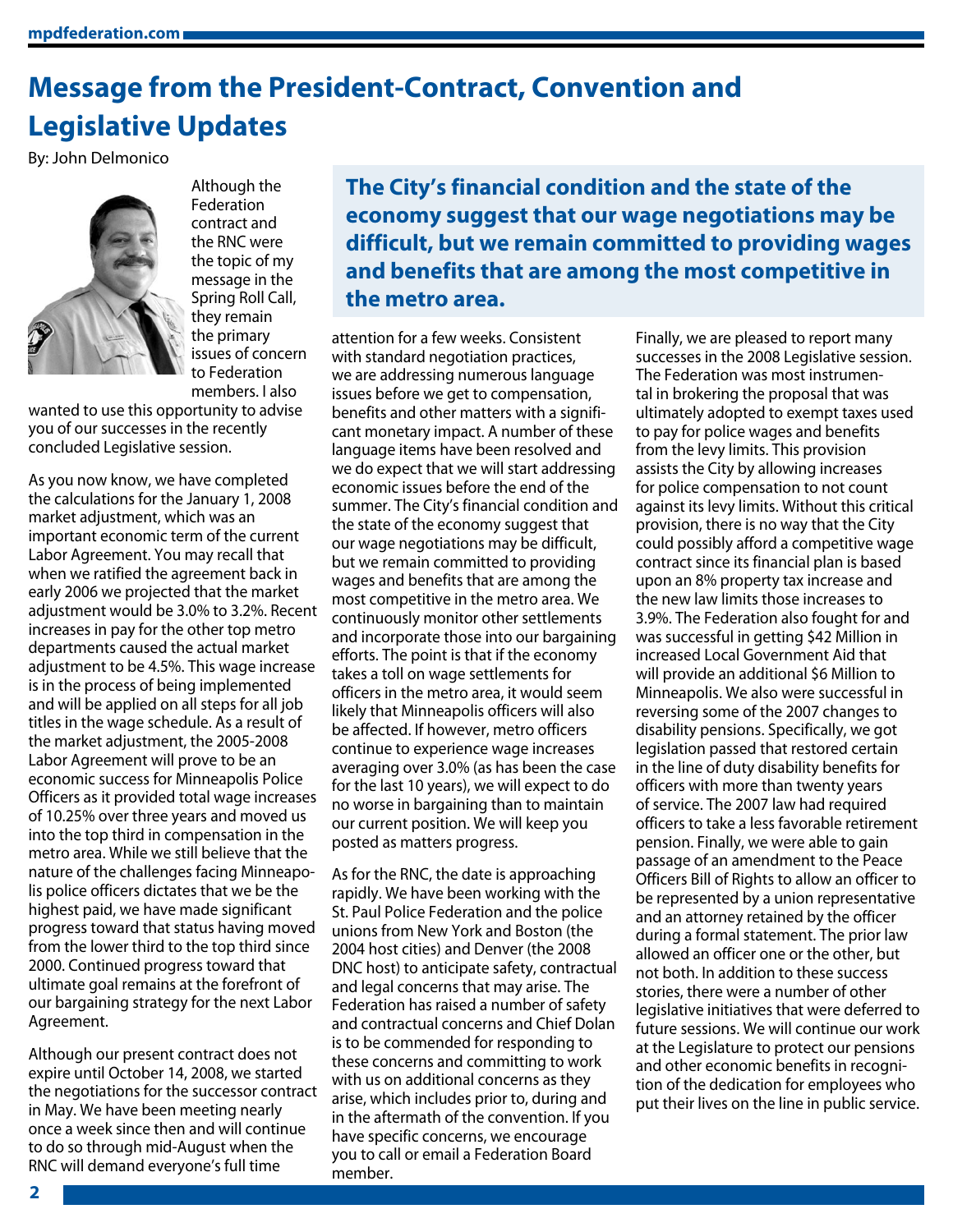

# **Avoid Leadership Disaster: The 'Five Deadly Sins of Managers'**

By: Joan Lloyd

Managing is not for wimps. It requires a fine balance—managing performance, productivity, psychology, politics… Most learn from watching others, getting feedback and making mistakes. Here are some mistakes that I'd put in the deadly category:

## **Five deadly sins of managers**

#### **1.Can't or won't make a decision (let's have a committee study it).**

Decision making authority is the primary responsibility that separates individual contributors from management, so why do some leaders struggle so with decisions?

Some are afraid their decision will be wrong, so they study it to death and become a bottleneck. Others are afraid they will offend some of their constituents, so they gather input or lobby others endlessly. Sometimes they are the ones being lobbied by individual members of their staff, and they never bring everyone together and force an open debate—and then enforce whatever decision is eventually made.

A good rule of thumb is to hear out everyone's opinion, consider the facts and then make the best decision you can. Waiting to gather every shred of evidence usually slows down the process. If the issue is complex, testing a solution through a pilot program usually gives everyone a chance to tweak the solution before it is imposed on a larger group.

Task forces or steering committees are a good way to get input and steer a complex process, but leaders who over rely on committees, because they can't make their own decisions, are going to have even more problems. Committees are best used as advisory groups to make recommendations—someone with authority still needs to pull the trigger.



#### **2. Leadership through friendship (He'll do it because he's my buddy.)**

Years ago, I had a colleague who took the actions and decisions of others very personally. She became offended if a peer didn't want to participate with her on a project. Later, when she became an outside consultant, she was hurt when corporate insiders, who used to be her contemporaries, didn't hire her for projects. Like reciprocating after you've been invited to a dinner party, she felt they should return the favor.

On the flip side, most of us have crossed paths with leaders who try to be everyone's "pal." These individuals tend to see every interaction as a social agreement. These friendly folks figure if they are nice to everyone, people will be nice back and business will run smoothly. What they don't put into the equation is enough of the objective business factors. Good business decisions must be balanced between the best interests of the organization, the customer, the individual and the team. Trying to appease everyone just turns a leader into a politician who gets nothing done and is scorned by all.

#### **3.Managing by mental telepathy.**

Some leaders think everyone can hear what they are thinking. Rather than cascade a decision down through the team, they dole out cryptic directions and everyone is supposed to piece the puzzle together. Usually, these leaders are analytical and spend a lot of time turning things around in their own heads, so by the time they roll out the action plan, they figure everyone must have arrived at the same conclusion. Unfortunately, when they do communicate, they tend to skip over how to gain acceptance. Because they see the conclusion so logically, they don't anticipate others may resist it.

#### **4.Micromanagers (just do it the way I tell you).**

These control-happy leaders think that the only way they can be assured of a quality outcome is by doing it themselves. But because they are managers, the second best option is to tell others exactly how to do it like they would. They kill employees' initiative and squash fresh ideas—the very thing that continuous improvement requires. Most micromanagers would be happier going back to doing what they love most—doing it themselves in an individual contributor role.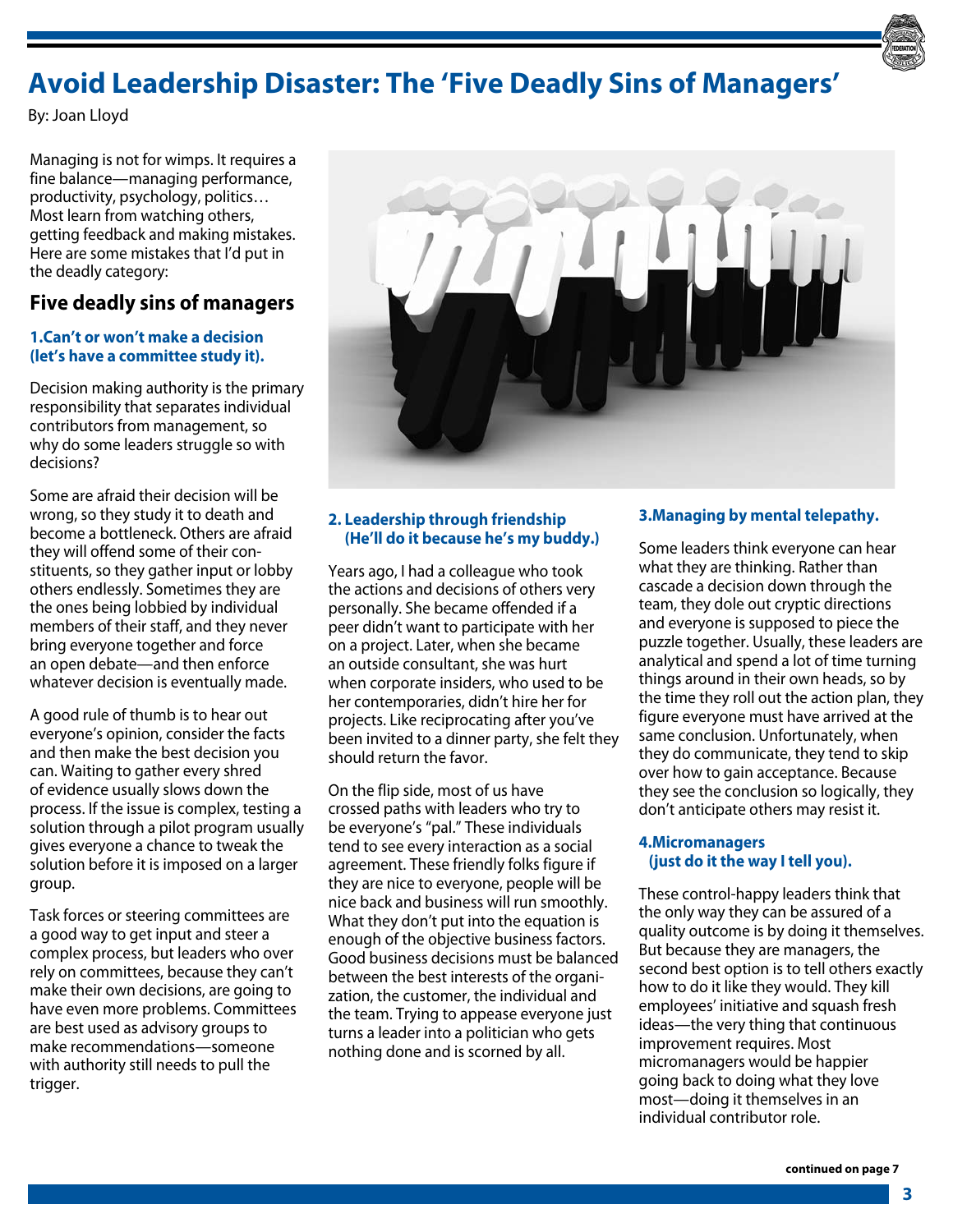# **University of St. Thomas offers new Masters of Arts in Police Leadership program**

The University of St. Thomas is pleased to announce its Master of Arts in Police Leadership cohort, beginning September 16, 2008. Emerging leaders in law enforcement can earn an advanced degree by attending classes one evening per week in St. Paul.

No matter what your assignment: patrol, investigation, supervision, training or other specialized areas, you are faced with new leadership opportunities and demands.

St. Thomas is the first higher education institution in Minnesota to offer police supervisory and executive education over 45 years ago. We continue to offer quality advanced training for law enforcement officers today.

If you are not an officer, you will find that courses in this program to be broad enough for any practitioner in the criminal justice area.

Program details are listed below. For more information, please visit our website at www.stthomas.edu/ education/offcampus/upcoming/ stpaulpolicema8

#### Program Highlights

- An advanced degree for emerging leaders in law enforcement.
- Convenient St. Paul location with classes held one evening per week.
- Faculty and advisers provide the personal attention you need to make the most of this graduate learning experience.

Classes Begin: September 16, 2008

Expected Completion: Fall 2010

Classes Meet: Tuesday Evenings

Total Credits: 32 Credits

Location: Minnesota Police and Peace Officers Association

www.stthomas.edu/education/ offcampus/upcoming/stpaulpolicema8 Contact: Christina Dorr Marketing Manager University of St. Thomas College of Applied Professional Studies dorr6263@stthomas.edu 651.962.4431

## **CONCORDIA OFFERS SPECIAL \$1,000 TUITION DISCOUNT FOR MPD OFFICERS & STAFF**

In recognition of our MPD alumni, Concordia University is pleased to offer a \$1,000.00 tuition discount for anyone (sworn or non-sworn) employed with MPD enrolling in any of our online criminal justice BA or MA programs through June 30, 2009. If you've ever considered returning to school to complete your BA degree or pursue your MA, there's never been a better time!

Concordia University St. Paul has remained an innovator and leader in online learning, offering bachelor's degrees in Criminal Justice and in Public Safety & Security, and a master's degree program in Criminal Justice Leadership. These degrees begin with a 2-day orientation on-campus, but from then on are entirely online. Students begin with a small group they remain with, taking one class at a time in an accelerated manner. This program was specifically designed for police officers and criminal justice practitioners wanting to return to school, balance self, home, and work (including shift work).

Concordia's online programs are fully accredited, and students earn the same degree students have been proudly earning for over 115 years. For adults trying to balance the demands of busy schedules, online isn't just as good – it's better. Our programs also treat adults working in the criminal justice field with the respect you deserve; there are no entrance tests, in fact, there are not tests in any classes – students earn their grades based on demonstrated learning rather than pointless memorization. Our program recognizes the importance of balance, accommodating family events, vacations and all work demands, including shifts and call-outs.

Degree starts for this year have been scheduled for:

BA Criminal Justice degree completion program begins with two-day on-campus orientation on September 11 & 12, 2008.

BA Public Safety & Security degree

completion program begins with two-day on-campus orientation on March 5 & 6, 2009.

MA Criminal Justice Leadership degree program begins with two-day on-campus orientation on September 25 & 26, 2008.

We are very proud of our relationship with Minneapolis PD, and any officer or employee mentioning this article will also have their application fee waived.

To take advantage of this special offer for MPD, contact Mike or Scott (see below). Admission does not require any testing and the admission fee will be waived for anyone hearing about the program from the MPPOA Journal.

Further information can be obtained by contacting Criminal Justice Department Chair Scott Harr at harr@csp.edu or 651-603-6277 or department recruiter Mike Conner at conner@csp.edu or 651-641-8249 and by visiting www.csp.edu/cj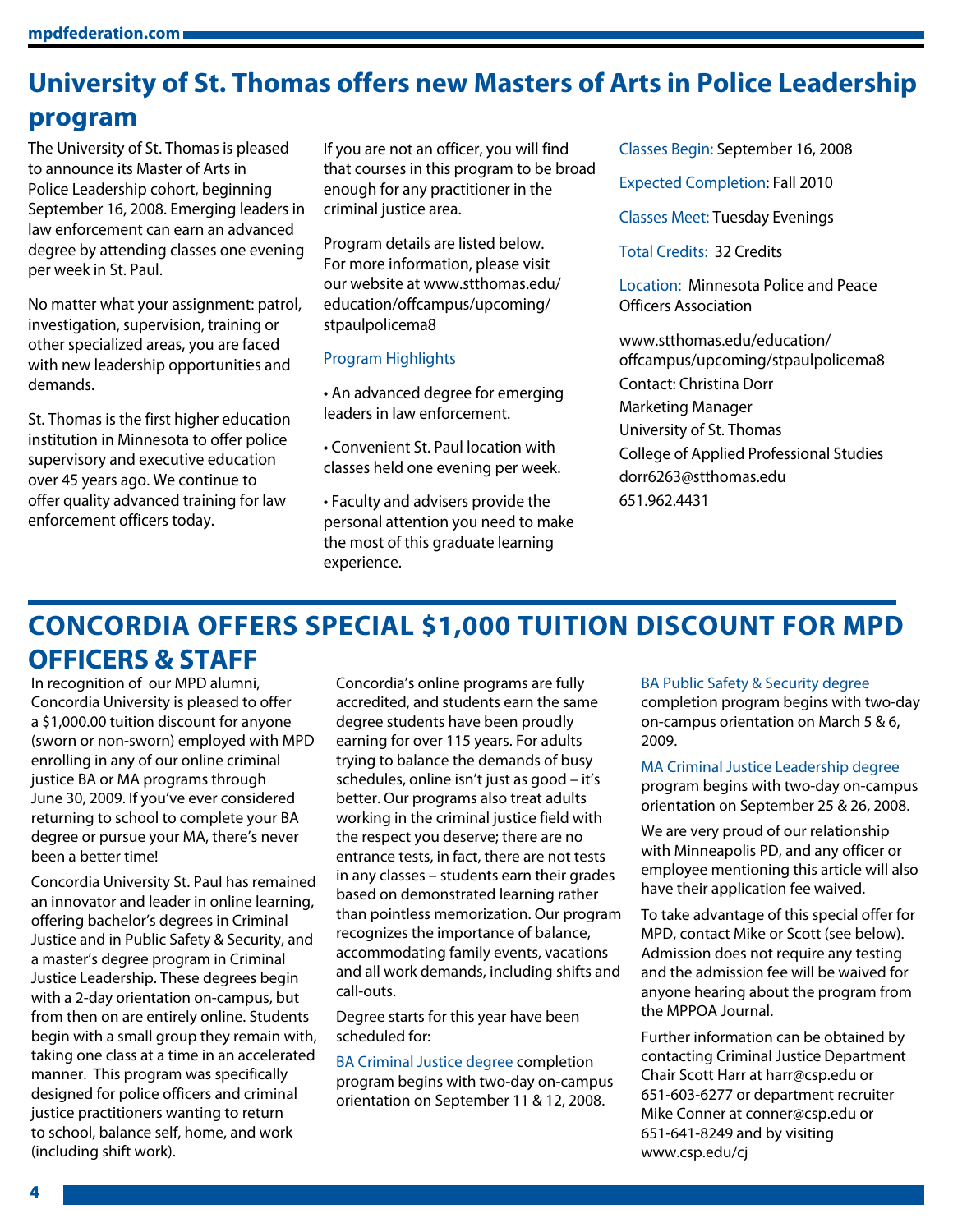# **2008 Mounted Patrol Graduation**



*Officer Binfet doing a handstand on Jake!*



*From left to right on horseback: Sgt. York, Off. Haugland, Off. Lehner, Off. Henninger, Off. Boeltl, Off. Taylor, Off. Rocklin, Off. Lapp, Off. Binfet, Sgt. Bantle. Front Row Standing, From left to right: (Trainer) Dick Kiesner, Sgt. Dodge, Off. Walker, Off. Steberg, Sgt. Hawes, Off. Loveland, Sgt. Lokke, Sgt. Wheeler, Lt. Witzman and Insp. Harteau.*

## **RNC Badges are still available to order!**

The Minneapolis and St. Paul Police Federations have joined up to raise money for their charities. The RNC badge is still available to order. The price of the badge is \$89.99 plus tax and shipping. Order forms are available on www.mpdfederation.com or at the Federation's office. All proceeds will be split equally between the Minneapolis Police Federation Charities, Inc. and the St. Paul Police Foundation.

The RNC badge is also available for viewing at the Federation Office. Call 612-788-8444 or email BandKSupply@Yahoo.com with any questions.

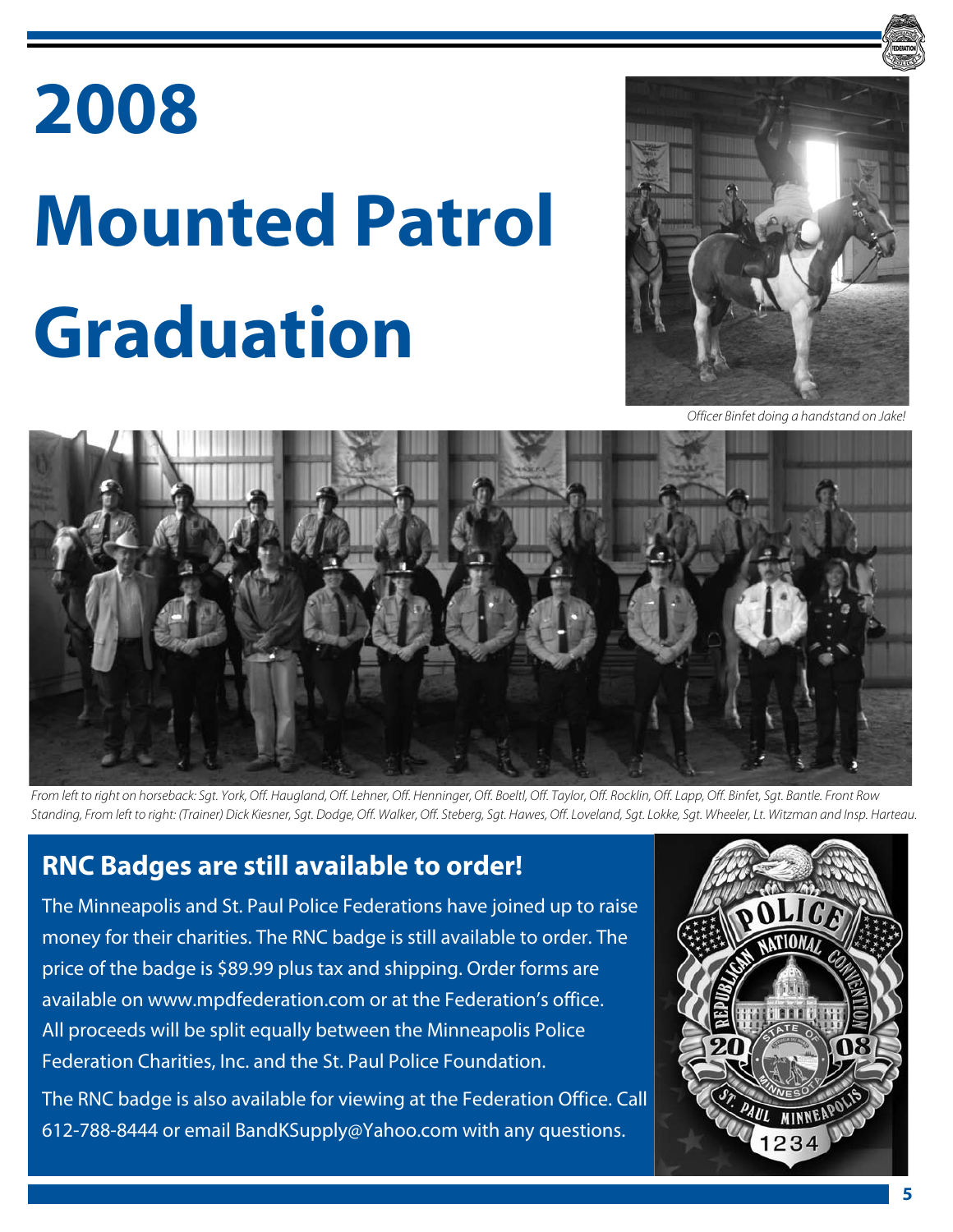## **Garrity Update**

By: Chris Wacthler, Federation Council

Officers are familiar with the 1967 case Garrity v. New Jersey that gave us the Garrity warning, which an agency must give an officer being investigated for misconduct, before taking his statement.

Last year, a California court decided what some believe is to be the most important Garrity case in 40 years. If other states follow the decision, the way disciplinary investigations of police officers are conducted will undergo fundamental change.

A Garrity warning advises an officer that: 1) if she refuses to answer questions, or gives false or intentionally incomplete answers, she will be subject to disciplinary action up to and including dismissal for insubordination; but that 2) neither her statement nor any information or evidence gained from it may be used against her in a criminal proceeding.

The bedrock principal underlying the Garrity decision is that an officer cannot be forced to choose between losing her job and incriminating herself. A Garrity statement is inadmissible, and any witness who has been exposed to it is "tainted" and disqualified from testifying. A prosecutor who has been exposed to such a statement or material may be removed from the case, and charges may be dismissed.

Courts have required the government to prove, sometimes at a hearing, that evidence is derived from a legitimate source wholly independent of the compelled statement, and that it's witnesses and prosecutors are free from the taint of Garrity material.

California has now gone a step further. In Spielbauer v. County of Santa Clara, the County investigated a public defender (Spielbauer) for allegedly lying to a judge. When he refused to answer an investigator's questions, the investigator read Spielbauer a Garrity warning. Spielbauer requested a formal grant of immunity from the court before he would give a statement. The County fired him for insubordination.

Spielbauer fought his termination. The Court rejected the County's argument that Garrity immunity was "automatic" the moment the County compelled him to answer questions, and required the employer to obtain Spielbauer's requested formal grant of immunity (which could only be granted by a prosecutor in a "judicially supervised process" such as an application for a protective order) before forcing an employee to participate in a disciplinary interview.

This case sets no precedent in Minnesota, but may be persuasive the next time a member is put in this position, should a union choose to force the issue. If a Minnesota court were to adopt the reasoning in Spielbauer, it would provide members with even more protection from Garrity statements later "leaking" into criminal cases, as they have certainly been known to do.





**Dan Ungurian and Hero taking a break**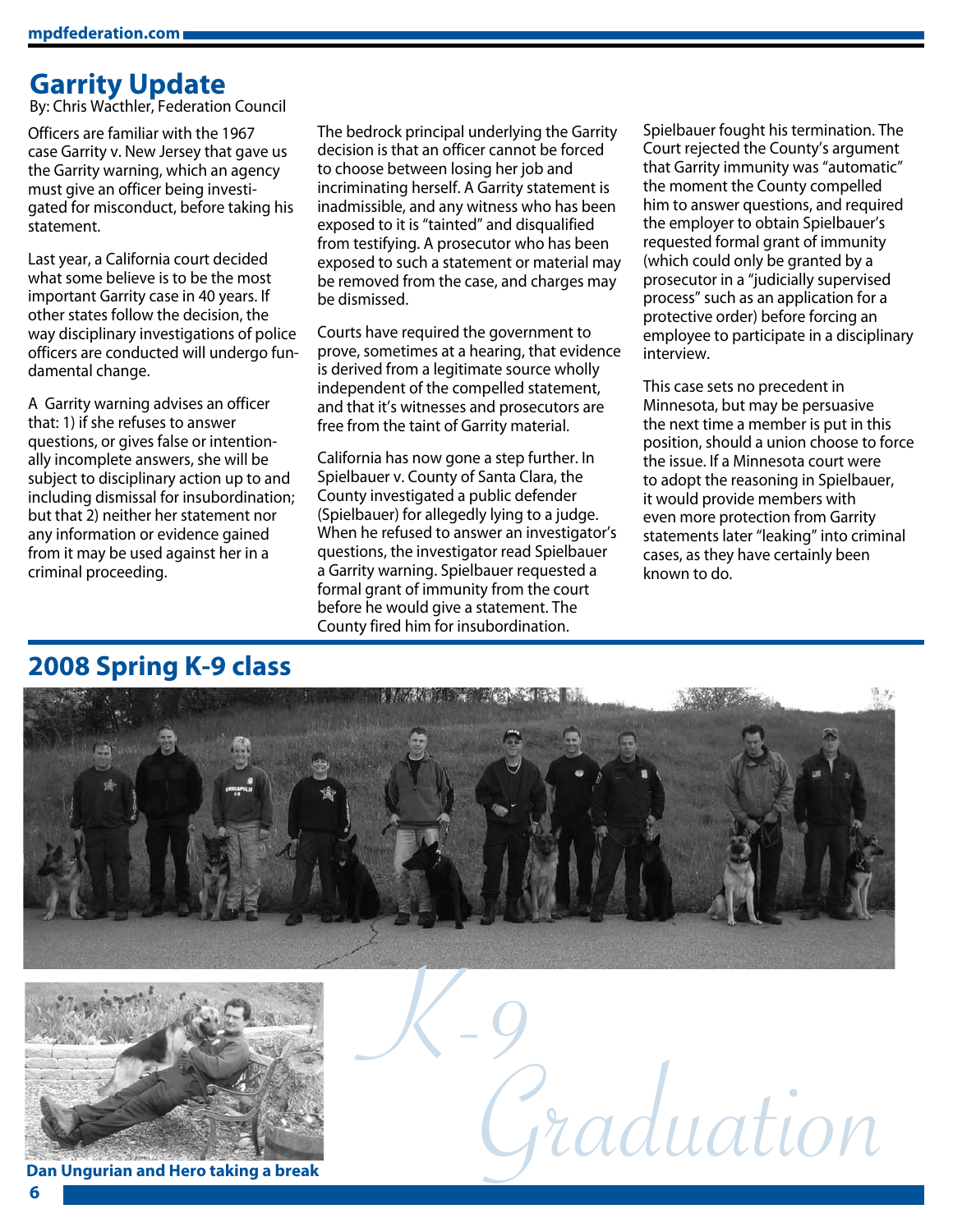





The International Association of Women Police (IAWP) awarded Officer Lisa Davis the 2007 Officer of the Year Award. This award is given annually to an officer who distinguishes herself in areas of leadership, mentoring, community service, and excellence in

performance, throughout her career as a police officer. *Congratulations Lisa!*

## **ANDY STENDER RECEIVES TOP UNIVERSITY AWARE FOR GRADUATE STUDENT**

By: Dr. Scott Harr, Chair of Criminal Justice, Concordia University – St. Paul



*Chief Dolan attended the Award Luncheon in support of Officer Andy Stender*

Andy Stender was selected from all graduating Concordia Criminal Justice Program master's degree students to receive the *THE CONCORDIA CRIMINAL JUSTICE LIFE LONG LEARNER AWARD.* This is considered the

highest award bestowed

upon one graduating criminal justice master's student and is based on student dedication, perseverance and commitment to their college education. In Andy's case, he completed both his bachelor's and master's criminal justice degrees at Concordia University St. Paul with a perfect 4.0 grade point average.

#### **Leadership Disaster, cont...**

Micromanagers can inoculate themselves against this virus by spending time upfront discussing what requirements the desired outcome should meet. Then regular updates should provide enough time for ongoing coaching—but not meddling. Nose in but fingers out.

#### **5. Bullying isn't leading**.

Bullies are afraid and clueless. They are afraid that if they don't bark orders and threaten people their employees won't comply—and then how could they make them do it? They are clueless because they don't know how else to get people to follow their direction.

Bullies usually want supreme loyalty and control. Fear is the tool they use to get it. Fear may be a motivator but it also creates resentment and retaliation. The irony, of course, is that they'd get compliance and motivation willingly if they only listened to their team and valued their contributions.

Bullies usually need a strong boss or coach to intervene and help them learn to gather input and encourage push back. Bullies don't last long in modern organizations. The team usually retaliates and overthrows their leader—either by reporting them to senior management, suing them, or exposing them through high turnover.

Joan Lloyd is an executive coach, management consultant, facilitator and professional trainer. Email your question to Joan at info@joanlloyd.com. (800) 348-1944, Visit www.JoanLloyd.com

*© Joan Lloyd & Associates, Inc.\*this article was reprinted with permission from the author*

# **Federation Board Contacts**

| 612-788-0646 |
|--------------|
| 612-290-3919 |
| 612-369-3959 |
| 612-290-6256 |
| 612-290-0337 |
| 612-328-3519 |
| 612-290-0370 |
| 612-290-7232 |
| 612-490-1542 |
| 612-290-9138 |
|              |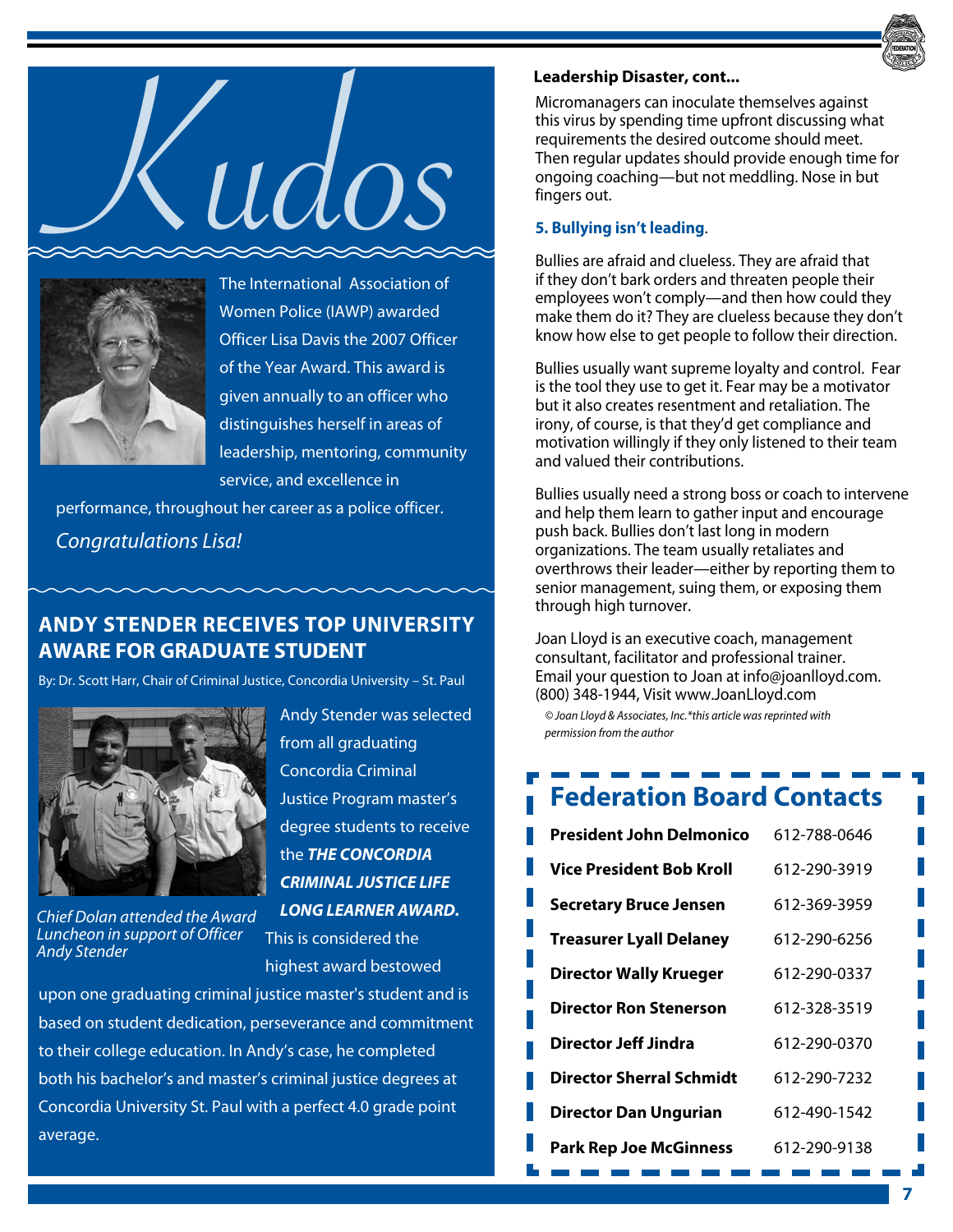**mpdfederation.com**

## **2008 Police Officers Federation of Minneapolis Annual Golf Tournament**

The Police Officers Federation of Minneapolis held its annual golf tournament on June 27, 2008 at Columbia Golf Course in Minneapolis. The weather turned out better than expected – by the time the tournament started it was hot and sunny! It did start to rain about two-thirds of the way through the tournament, but most golfers were able to get a majority of golfing in before the big downpour!

The following businesses either sponsored a hole or donated a prize to our tournament. Because of these organizations' generous contributions, our tournament was a great success!

#### 2008 Hole Sponsors

Emily's Lebanese Midwest Publishing, Inc. J.J. Taylor Distributing Company Minneapolis Police Relief Association Uptown Bar & Café Jensen, Bell, Converse & Erickson Law Offices of Robert Zeglovitch Northeast Bank Collins, Buckley, Sauntry & Haugh – Chris Wachtler ING Financial – Dan Eastman Rice, Michels & Walther – Ann **Walther** Rice, Michels & Walther – Jim **Michels** Wrecker Services North Memorial Health Care Frederic Bruno & Associates City County Federal Credit Union Alary's Bar ICMA-RC – Tom Hilson

## 2008 Golf Champs

2008 Prize Donations & Monetary Contributions Inventory Trading Company

Minnesota Timberwolves Gameworks Minneapolis

Brit's Pub & Eating Establishment

Hyatt Regency Minneapolis Treasure Island Resort & Casino

Canterbury Park

Grand Casino Minnesota Twins

Café Biaggio Broadway Awards Saint Paul Saints

Elsie's Dave Rivers W<sub>CCO</sub> JD Hoyt's Jax Café

1st Place: Tim Prill, Steve Schoephoerster, Merle King, and Michael King

2nd Place: Scott Sutherland, Jen Carpenter, Jeff York, and Larry Krebsbach

\*1st place was determined by the first birdie. Both teams finished with five under.

Longest Putt Winners: Steve Schoephoerster & Gil Antaya

Longest Drive: Chris Bishop & Heather Staszewski

Men's Closest to the Pin: JD Trangsrud

Women's Closest to the Pin: Deanna Zalusky



**Looks like Josh Domek had a mishap!**



**Sherral Schmidt and Rod Timmerman**



**Aimee Hawes, Josh Henninger, Laurarose** 



**Jon Hankes taking a swing**



**Our little helpers, Danielle and Matthew Ungurian**



**Steberg and James Walker Brian Carlson, Marnie See, Nancy Dunlap and Joe Shepeck**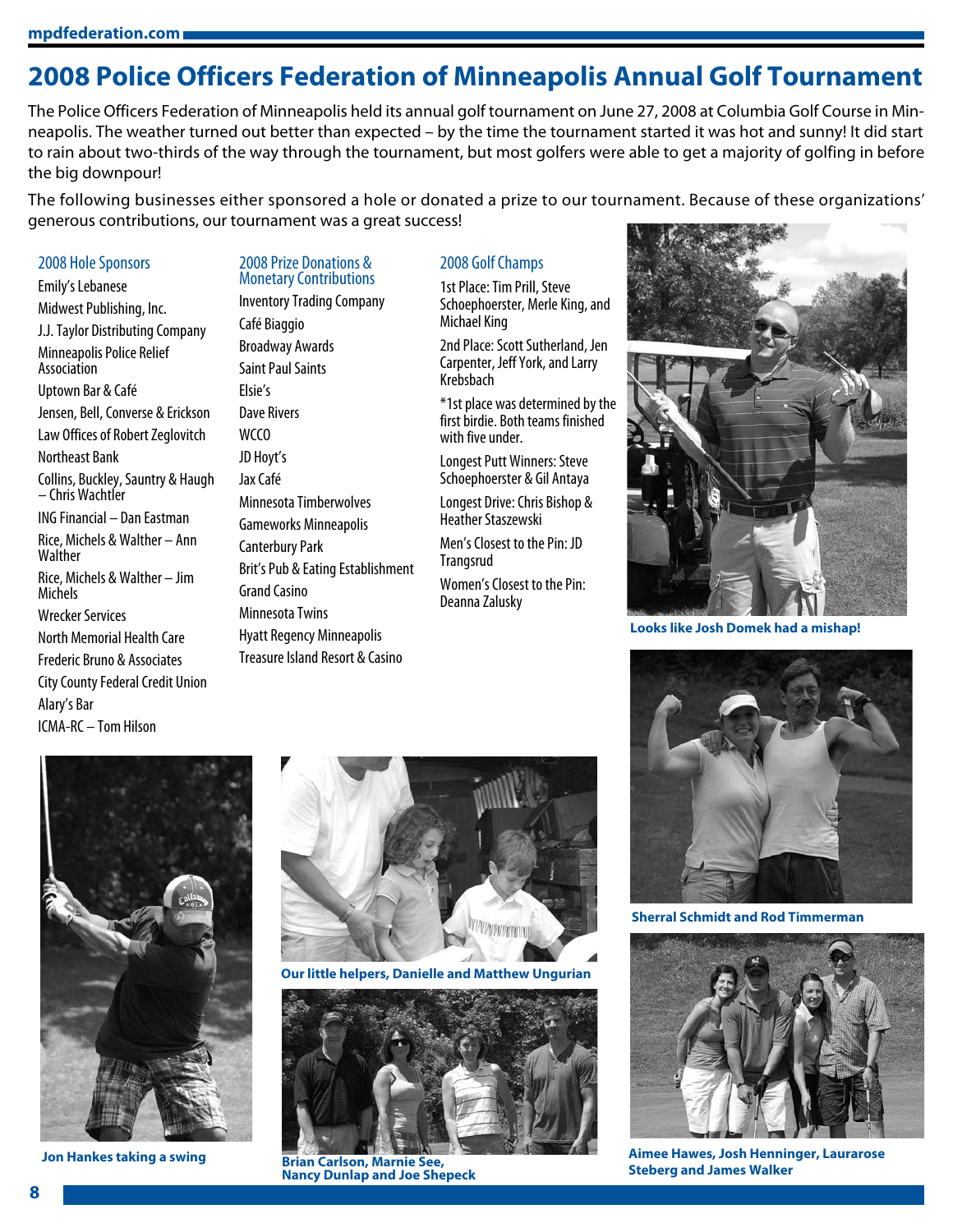## **National Police Week 2008**

By: Ann M. Deneen

Thirteen members of the Park PD, Chief Johnson, his wife, several MPD officers, and myself, attended the Police Week activities in Washington D.C. this year. We went to honor and support the Bedard family in the reading and placing of his name on the Memorial Wall.

Some of us flew, some took motorcycles, and some even bicycled to participate in various events around Police Week. I flew in with the Bedard Family on May 12th, along with several MPD officers. When we arrived, eight Border Patrol agents in full uniform met us and received Mark's family, got their luggage, and brought them to the Host Hotel. It was indescribable stepping out of the gate area and seeing the Border Patrol agents.

The agenda for the week included parades, a Unity Tour ceremony, motor escorts for the families, seminars, and some sightseeing.

The candlelight ceremony was where Mark's name was read while at the Law Enforcement Memorial Site. Mark's name is on an end panel at approximately the center of the Memorial. It is to the left if you are facing the front. We were able to place items that were important to Mark, his family, and the Park Department, on the wreath bought by the Park Board. It should be noted that several squirrels were in the area, which was as it should be!

The Capitol ceremony was on Thursday, May 15th. Officers were required to arrive at the Capitol grounds starting at 0900. The escort officers were given the following directions, "We are training the officer from Alabama. Do what he does!" I enjoyed this training immensely.

The families arrived at noon for the ceremony that started at 1300. It was hot, but not humid, and partly cloudy. The ceremony lasted almost three hours and Mark's wife Andrea received a Medal of Valor. She placed the flower in the wreath for Mark. Nicholas was a great boy all week, considering the stress and the schedule.

There are so many people to thank for making it possible to attend Police Week and I would like to mention them here. First, the Minneapolis Park Board and Chief Johnson, who have not hesitated to make anything needed from the day of Mark's accident to Washington D.C. happen. I would also like to thank the Minneapolis Police Department, the Police Officers Federation of Minneapolis, LEMA, COPS, MPPOA, and the St. Paul Police Federation.

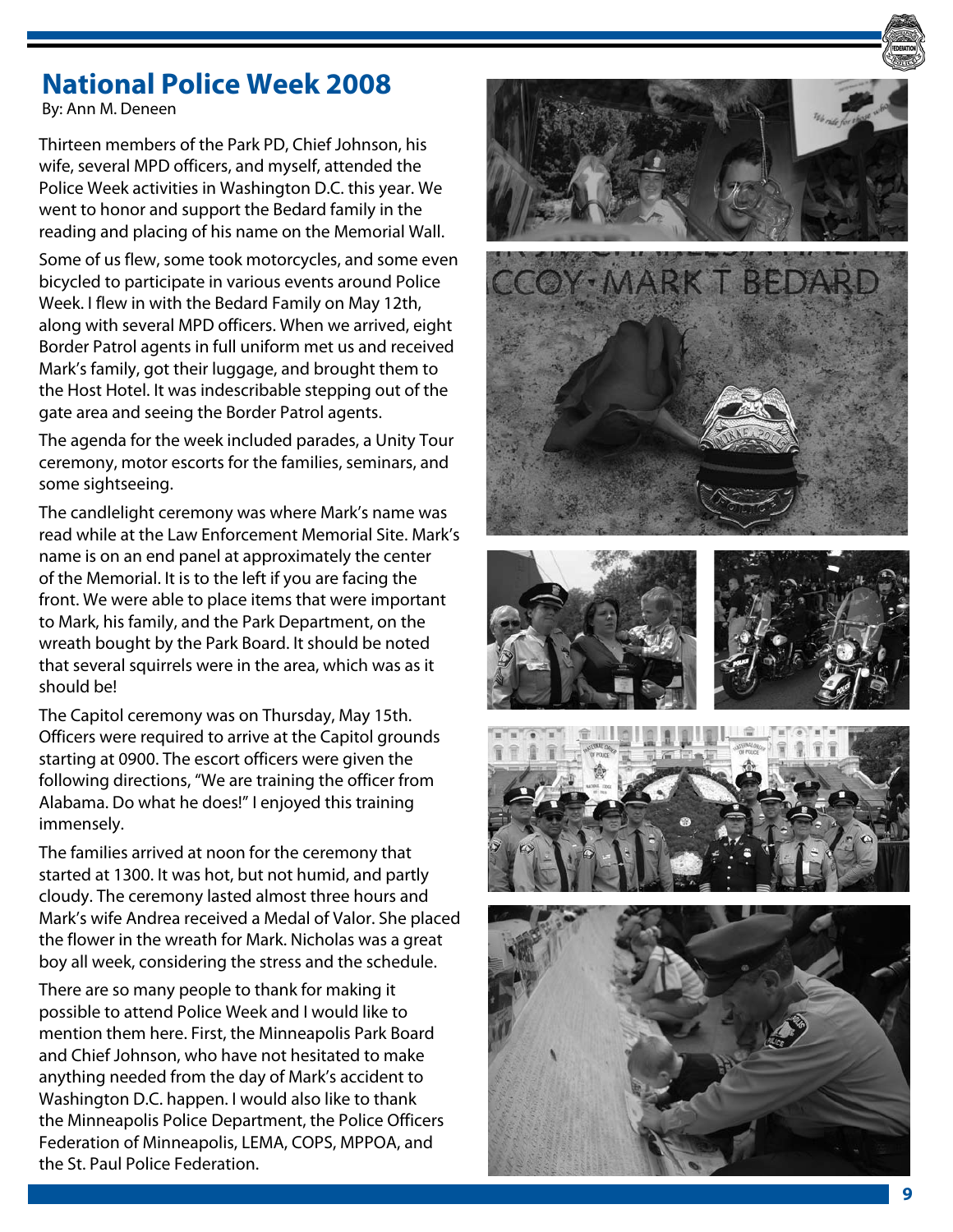## **Lifetime Membership Information**

I am pleased to inform you that the existing special monthly membership dues program for sworn Minneapolis police officers is still available.

*PLEASE NOTE: You can only sign up at the Target Center location, in Downtown Minneapolis in order to get the Minneapolis Police Discount. If you want to take advantage, please contact Dan Conway.* 

Dan Conway Sales Department Head-Target Center 612-486-3611

#### **Monthly membership dues rates will be:**

• No Initiation fees, No administrative fees-Normally \$189.00

• Single Platinum Membership-\$0, Normally \$79.95

• Couple Platinum Membership-\$9.00 Plus Tax, Normally \$129.90

• Family Platinum Membership-\$15.00 Plus Tax, Normally \$169.85

Your membership provides access to all Life Time Fitness Platinum, gold, and bronze centers nationally. Feel free to visit lifetimefitness.com for a complete listing of Life Time Fitness locations, available amenities, programs, and services.



## **Serving Those Who Protect and Serve**

At Wells Fargo Home Mortgage we only want the best for those who protect and serve our community. Our mission is to help you build a comfortable, secure tomorrow. As someone who has served the City of Minneapolis, we salute your dedication – and financial goals.

With 10 years of lending experience and the strength of Wells Fargo Home Mortgage behind me, I offer you the expertise, capabilities and resources to provide tailored mortgage solutions. As a Home Mortgage Consultant I am committed to providing you honest financial solutions for your biggest asset.

The benefits of our Corporate Advantage Program I can offer you include:

•Home financing options to accommodate nearly any need (renovations, home equity loans, refinance options, custom build, second homes, investment properties – and more!)

•Priority Buyer Preapprovals.

•Streamlined, local service

•Competitive rates

•Low and no down payment options

•Reverse Mortgages

In addition, as a member of the Police Department of Minneapolis you are eligible for a reduction on the interest rate of your loan as well as a reduction on closing costs.

Whether you are a home owner today or are looking to make the dream of home ownership down the road let Wells Fargo Home Mortgage provide you with financial solutions.

Call me today for a complimentary consultation.

Greg Janacek, Home Mortgage Consultant

Office: 763 754 9218,

Cell: 651 245 5176

www.gregjanacek@wellsfargo.com Wells Fargo Home Mortgage is a division of Wells Fargo Bank, N.A. ©2004 Wells Fargo Bank. All Rights Reserved.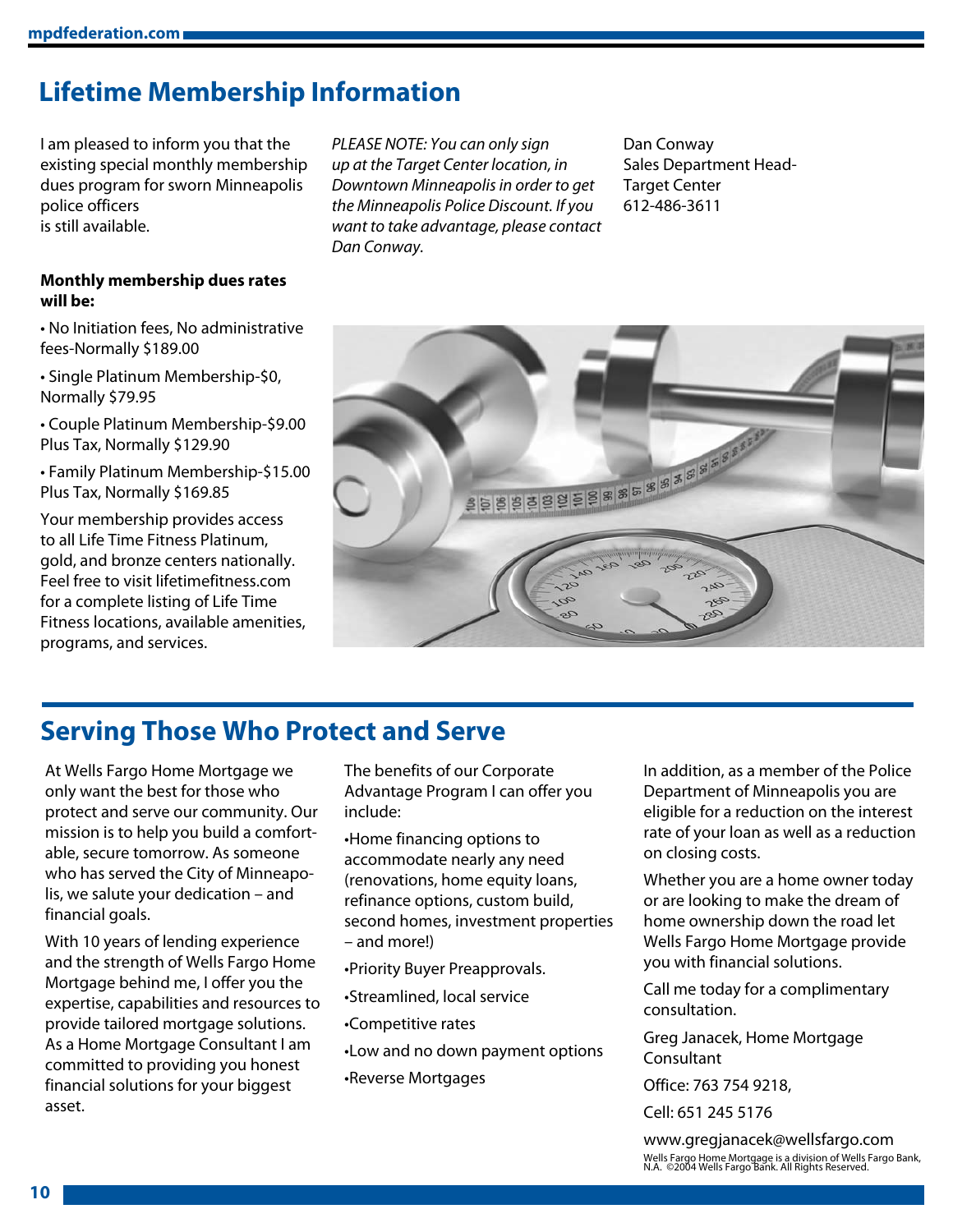## **2008 Spring Academy Graduation**

### **The following recruits graduated on April 18, 2008:**

Christopher Smith, Kenneth Tidgwell, Matthew Vana, Sean Lessard, Matthew Hendrickson, Wesley Brown, Aimee Colegrove, Bradley Schnickel, Chad Meyer, Scot Kaiser, Jason Kiritschenko, Steven Lecy, Brian Cummings, Matthew Cunningham, Jamie Karshbaum, Kevin Franek, Karl Sauskojus, Conor McDonough, Cheryl Goodman, Jordan Davis, Oscar Martinez-Gavina, Nicholas Hwang, Walter Alvarado, Abdiwahab Ali, Jesse Standal, Matthew West, Jeremy Foster, Omar Foulkes, Katie Hammes (Park), Amy Krekelberg (Park), and Troy Sandberg (Park)









## **Memorial Blood Centers is in desperate need for blood DONATIONS.**

Memorial Blood Centers has 7 metro locations – Minneapolis, St. Paul, Plymouth, Coon Rapids, Eden Prairie, Bloomington, and Woodbury.

To schedule an appointment, call (651) 332-7150 or visit Memorial Blood Centers' website www.memorialbloodcenters.org for more information.